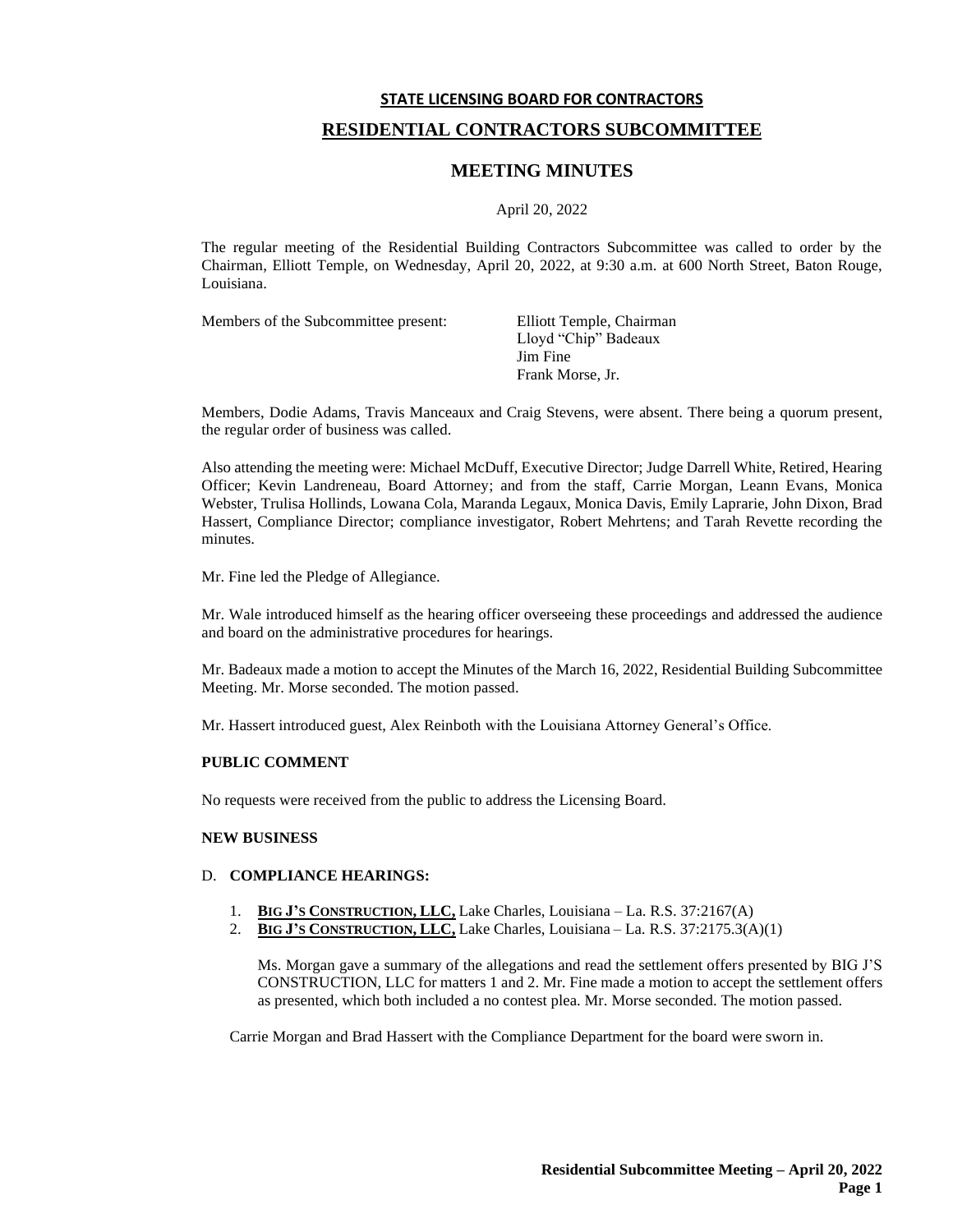### 3. **DAVID BORDELON D/B/A DAVID'S ROOFING AND REMODELING,** Eunice, Louisiana – La. R.S. 37:2167(A)

Ms. Morgan gave a summary of the allegations. No one was present on behalf of DAVID BORDELON D/B/A DAVID'S ROOFING AND REMODELING. Investigator Brad Hassert, who was previously sworn, was called to the stand. Mr. Hassert reviewed the exhibit packet and provided testimony to the board. Mr. Landreneau entered the exhibit packet into evidence and it was admitted. Mr. Morse made a motion to find DAVID BORDELON D/B/A DAVID'S ROOFING AND REMODELING to be in violation, to assess the maximum fine plus \$1000 in administrative costs and to issue a cease and desist order. Mr. Fine seconded. The motion passed.

#### 4. **DAVID BORDELON D/B/A DAVID'S ROOFING AND REMODELING,** Eunice, Louisiana – La. R.S. 37:2167(A)

Ms. Morgan gave a summary of the allegations. No one was present on behalf of DAVID BORDELON D/B/A DAVID'S ROOFING AND REMODELING. Investigator Brad Hassert, who was previously sworn, was called to the stand. Mr. Hassert reviewed the exhibit packet and provided testimony to the board. Mr. Landreneau entered the exhibit packet into evidence and it was admitted. Mr. Morse made a motion to find DAVID BORDELON D/B/A DAVID'S ROOFING AND REMODELING to be in violation, to assess the maximum fine plus \$1000 in administrative costs and to issue a cease and desist order. Mr. Fine seconded. The motion passed.

### 5. **DAVID BORDELON D/B/A DAVID'S ROOFING AND REMODELING,** Eunice, Louisiana – La. R.S. 37:2175.3(A)(1)

Ms. Morgan gave a summary of the allegations. No one was present on behalf of DAVID BORDELON D/B/A DAVID'S ROOFING AND REMODELING. Investigator Brad Hassert, who was previously sworn, was called to the stand. Mr. Hassert reviewed the exhibit packet and provided testimony to the board. Mr. Landreneau entered the exhibit packet into evidence and it was admitted. Mr. Morse made a motion to find DAVID BORDELON D/B/A DAVID'S ROOFING AND REMODELING to be in violation, to assess the maximum fine plus \$1000 in administrative costs and to issue a cease and desist order. Mr. Fine seconded. The motion passed.

# 6. **DAVID BORDELON D/B/A DAVID'S ROOFING AND REMODELING,** Eunice, Louisiana – La. R.S. 37:2175.3(A)(1)

Ms. Morgan gave a summary of the allegations. No one was present on behalf of DAVID BORDELON D/B/A DAVID'S ROOFING AND REMODELING. Investigator Brad Hassert, who was previously sworn, was called to the stand. Mr. Hassert reviewed the exhibit packet and provided testimony to the board. Mr. Landreneau entered the exhibit packet into evidence and it was admitted. Mr. Morse made a motion to find DAVID BORDELON D/B/A DAVID'S ROOFING AND REMODELING to be in violation, to assess the maximum fine plus \$1000 in administrative costs and to issue a cease and desist order. Mr. Fine seconded. The motion passed.

# 7. **DAVID BORDELON D/B/A DAVID'S ROOFING AND REMODELING,** Eunice, Louisiana – La. R.S. 37:2167(A)

Ms. Morgan gave a summary of the allegations. No one was present on behalf of DAVID BORDELON D/B/A DAVID'S ROOFING AND REMODELING. Investigator Brad Hassert, who was previously sworn, was called to the stand. Mr. Hassert reviewed the exhibit packet and provided testimony to the board. Mr. Landreneau entered the exhibit packet into evidence and it was admitted. Mr. Morse made a motion to find DAVID BORDELON D/B/A DAVID'S ROOFING AND REMODELING to be in violation, to assess the maximum fine plus \$1000 in administrative costs and to issue a cease and desist order. Mr. Fine seconded. The motion passed.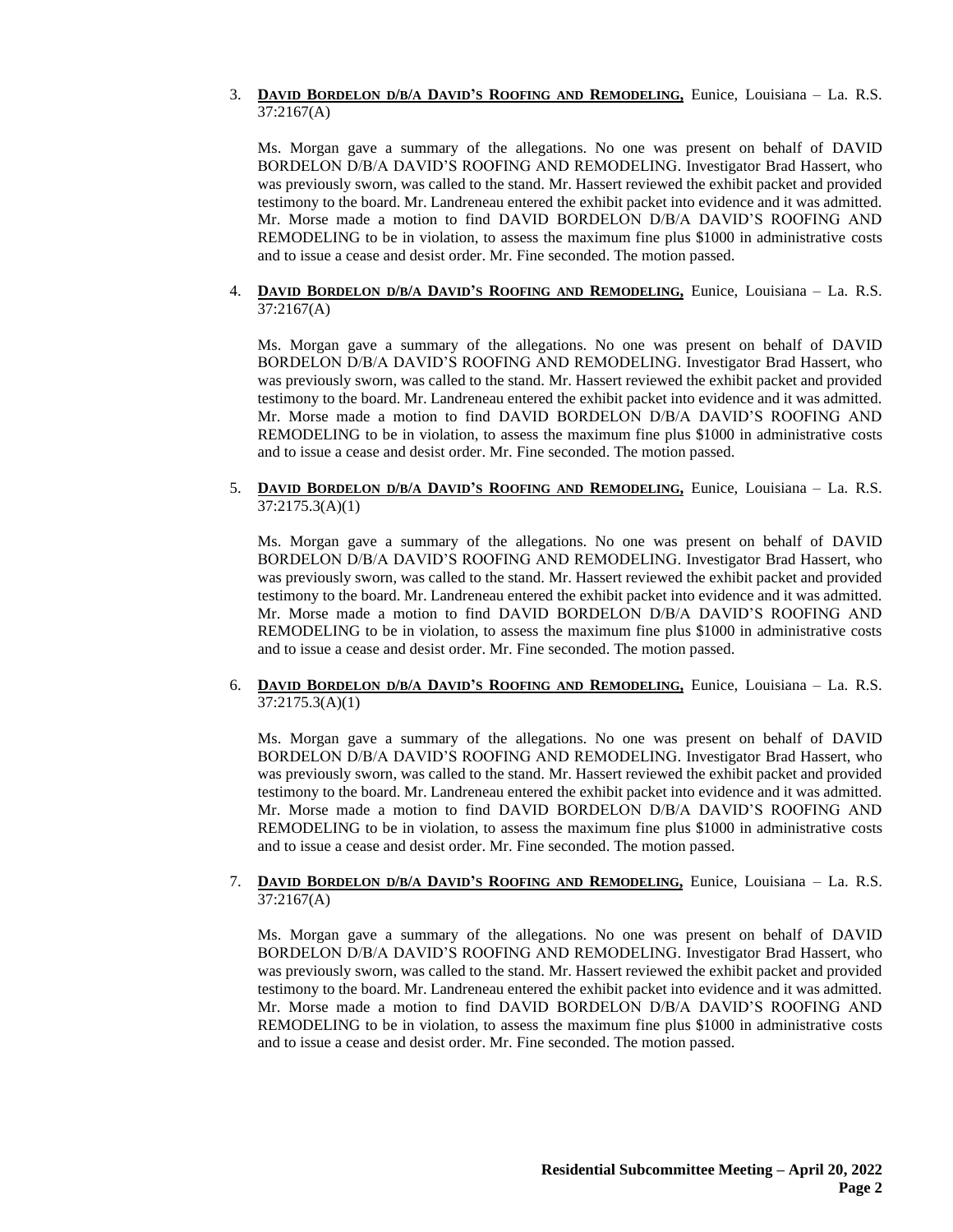### 8. **DAVID BORDELON D/B/A DAVID'S ROOFING AND REMODELING,** Eunice, Louisiana – La. R.S. 37:2167(A)

Ms. Morgan gave a summary of the allegations. No one was present on behalf of DAVID BORDELON D/B/A DAVID'S ROOFING AND REMODELING. Investigator Brad Hassert, who was previously sworn, was called to the stand. Mr. Hassert reviewed the exhibit packet and provided testimony to the board. Mr. Landreneau entered the exhibit packet into evidence and it was admitted. Mr. Morse made a motion to find DAVID BORDELON D/B/A DAVID'S ROOFING AND REMODELING to be in violation, to assess the maximum fine plus \$1000 in administrative costs and to issue a cease and desist order. Mr. Fine seconded. The motion passed.

### 9. **DAVID BORDELON D/B/A DAVID'S ROOFING AND REMODELING,** Eunice, Louisiana – La. R.S. 37:2175.3(A)(1)

Ms. Morgan gave a summary of the allegations. No one was present on behalf of DAVID BORDELON D/B/A DAVID'S ROOFING AND REMODELING. Investigator Brad Hassert, who was previously sworn, was called to the stand. Mr. Hassert reviewed the exhibit packet and provided testimony to the board. Mr. Landreneau entered the exhibit packet into evidence and it was admitted. Mr. Morse made a motion to find DAVID BORDELON D/B/A DAVID'S ROOFING AND REMODELING to be in violation, to assess the maximum fine plus \$1000 in administrative costs and to issue a cease and desist order. Mr. Fine seconded. The motion passed.

# 10. **ROBERT MARES D/B/A REMA CONSTRUCTION,** Houston, Texas – La. R.S. 37:2175.3(A)(1)

Ms. Morgan gave a summary of the allegations. No one was present on behalf of ROBERT MARES D/B/A REMA CONSTRUCTION. Investigator Brad Hassert, who was previously sworn, was called to the stand. Mr. Hassert reviewed the exhibit packet and provided testimony to the board. Mr. Landreneau entered the exhibit packet into evidence and it was admitted. Mr. Morse made a motion to find ROBERT MARES D/B/A REMA CONSTRUCTION to be in violation, to assess the maximum fine plus \$1000 in administrative costs and to issue a cease and desist order. Mr. Fine seconded. The motion passed.

# 11. **BRANDON DAVIS D/B/A TRIM MASTERS CARPENTRY, LLC,** Shreveport, Louisiana – La. R.S. 37:2175.3(A)(1)

Ms. Morgan gave a summary of the allegations. No one was present on behalf of BRANDON DAVIS D/B/A TRIM MASTERS CARPENTRY, LLC. Investigator Brad Hassert, who was previously sworn, was called to the stand. Mr. Hassert reviewed the exhibit packet and provided testimony to the board. Mr. Landreneau entered the exhibit packet into evidence and it was admitted. Mr. Morse made a motion to find BRANDON DAVIS D/B/A TRIM MASTERS CARPENTRY, LLC to be in violation, to assess the maximum fine plus \$1000 in administrative costs and to issue a cease and desist order. Mr. Fine seconded. The motion passed.

### 12. QUANTUM CONSOLIDATED, INC. D/B/A QUANTUM BUILDERS AND/OR QUANTUM BUILDERS **ROOFING & RESTORATION,** Houston, Texas – La. R.S. 37:2167(A)

Ms. Morgan gave a summary of the allegations. No one was present on behalf of QUANTUM CONSOLIDATED, INC. D/B/A QUANTUM BUILDERS AND/OR QUANTUM BUILDERS ROOFING & RESTORATION. Investigator Brad Hassert, who was previously sworn, was called to the stand. Mr. Hassert reviewed the exhibit packet and provided testimony to the board. Mr. Landreneau entered the exhibit packet into evidence and it was admitted. Mr. Morse made a motion to find QUANTUM CONSOLIDATED, INC. D/B/A QUANTUM BUILDERS AND/OR QUANTUM BUILDERS ROOFING & RESTORATION to be in violation, to assess the maximum fine plus \$1000 in administrative costs and to issue a cease and desist order. Mr. Fine seconded. The motion passed.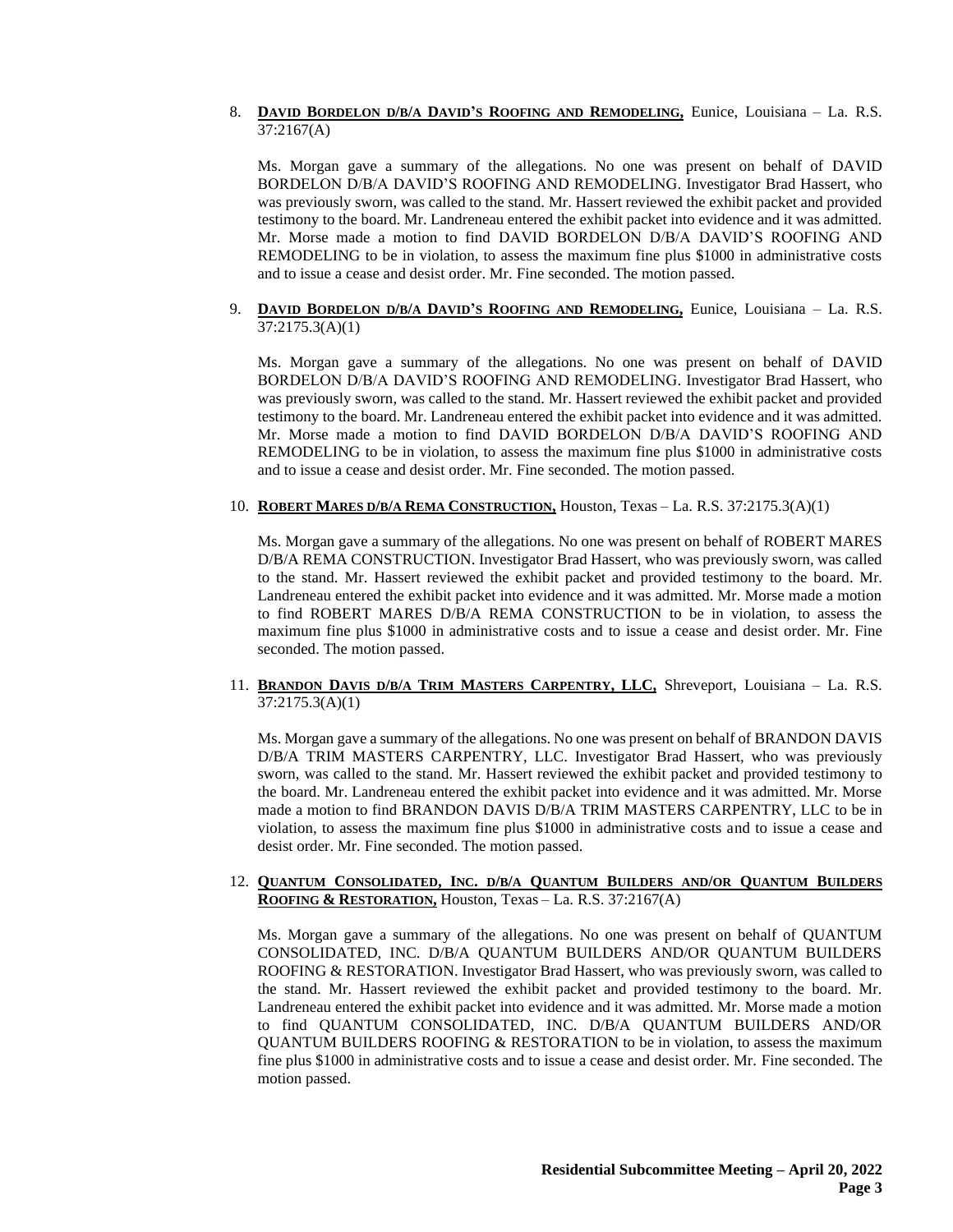- 13. VIP REI LLC D/B/A VIP GENERAL CONTRACTORS LLC AND/OR VIP GC, LLC, Frisco, Texas -La. R.S. 37:2175.3(A)(1)
- 14. **VIP REI LLC D/B/A VIP GENERAL CONTRACTORS AND/OR VIP GC, LLC,** Frisco, Texas La. R.S. 37:2167(A)

Ms. Morgan gave a summary of the allegations and read the settlement offers presented by VIP REI LLC D/B/A VIP GENERAL CONTRACTORS LLC AND/OR VIP GC, LLC for matters 13 and 14. Mr. Fine made a motion to accept the settlement offers as presented, which both settlement offers included no contest pleas. Mr. Morse seconded. The motion passed.

### 15. **LESTER J. DRAKE D/B/A D&D ROOFING & HOME IMPROVEMENT,** Jennings, Louisiana – La. R.S. 37:2175.3(A)(1)

Ms. Morgan gave a summary of the allegations. No one was present on behalf of LESTER J. DRAKE D/B/A D&D ROOFING & HOME IMPROVEMENT. Investigator Brad Hassert, who was previously sworn, was called to the stand. Mr. Hassert reviewed the exhibit packet and provided testimony to the board. Mr. Landreneau entered the exhibit packet into evidence and it was admitted. Mr. Morse made a motion to find LESTER J. DRAKE D/B/A D&D ROOFING & HOME IMPROVEMENT to be in violation, to assess the maximum fine plus \$1000 in administrative costs and to issue a cease and desist order. Mr. Fine seconded. The motion passed.

# 16. a) **J4 DEVELOPMENT, INC. AND/OR J4 DEVELOPMENT, LP,** Richardson, Texas – La. R.S. 37:2167(A)

Ms. Morgan gave a summary of the allegations and read the settlement offer presented by J4 DEVELOPMENT, INC. AND/OR J4 DEVELOPMENT, LP. Mr. Morse made a motion to accept the settlement offer as presented, which included a no contest plea. Mr. Fine seconded. The motion passed.

# b) **VDSC/VALLE DEL SOL CONTRACTING, LLC,** Phoenix, Arizona – La. R.S. 37:2167(A)

Ms. Morgan gave a summary of the allegations and read the settlement offer presented by VDSC/VALLE DEL SOL CONTRACTING, LLC. Mr. Morse made a motion to accept the settlement offer as presented, which included a no contest plea. Mr. Fine seconded. The motion passed.

### 17. **JEFFREY MUHAMMAD D/B/A JMM COMPANY AND/OR JMM CONSTRUCTION,** Dallas, Texas – La. R.S. 37:2175.3(A)(1)

Ms. Morgan gave a summary of the allegations. No one was present on behalf of JEFFREY MUHAMMAD D/B/A JMM COMPANY AND/OR JMM CONSTRUCTION. Investigator Brad Hassert, who was previously sworn, was called to the stand. Mr. Hassert reviewed the exhibit packet and provided testimony to the board. Mr. Landreneau entered the exhibit packet into evidence and it was admitted. Mr. Morse made a motion to find JEFFREY MUHAMMAD D/B/A JMM COMPANY AND/OR JMM CONSTRUCTION to be in violation, to assess the maximum fine plus \$1000 in administrative costs and to issue a cease and desist order. Mr. Fine seconded. The motion passed.

# 18. **4K CONSTRUCTION CONSULTANTS AND SOLUTIONS LLC,** Basile, Louisiana – La. R.S. 37:2175.3(A)(1)

Ms. Morgan gave a summary of the allegations. No one was present on behalf of 4K CONSTRUCTION CONSULTANTS AND SOLUTIONS LLC. Investigator Brad Hassert, who was previously sworn, was called to the stand. Mr. Hassert reviewed the exhibit packet and provided testimony to the board. Mr. Landreneau entered the exhibit packet into evidence and it was admitted. Mr. Morse made a motion to find 4K CONSTRUCTION CONSULTANTS AND SOLUTIONS LLC to be in violation, to assess the maximum fine plus \$1000 in administrative costs and to issue a cease and desist order. Mr. Fine seconded. The motion passed.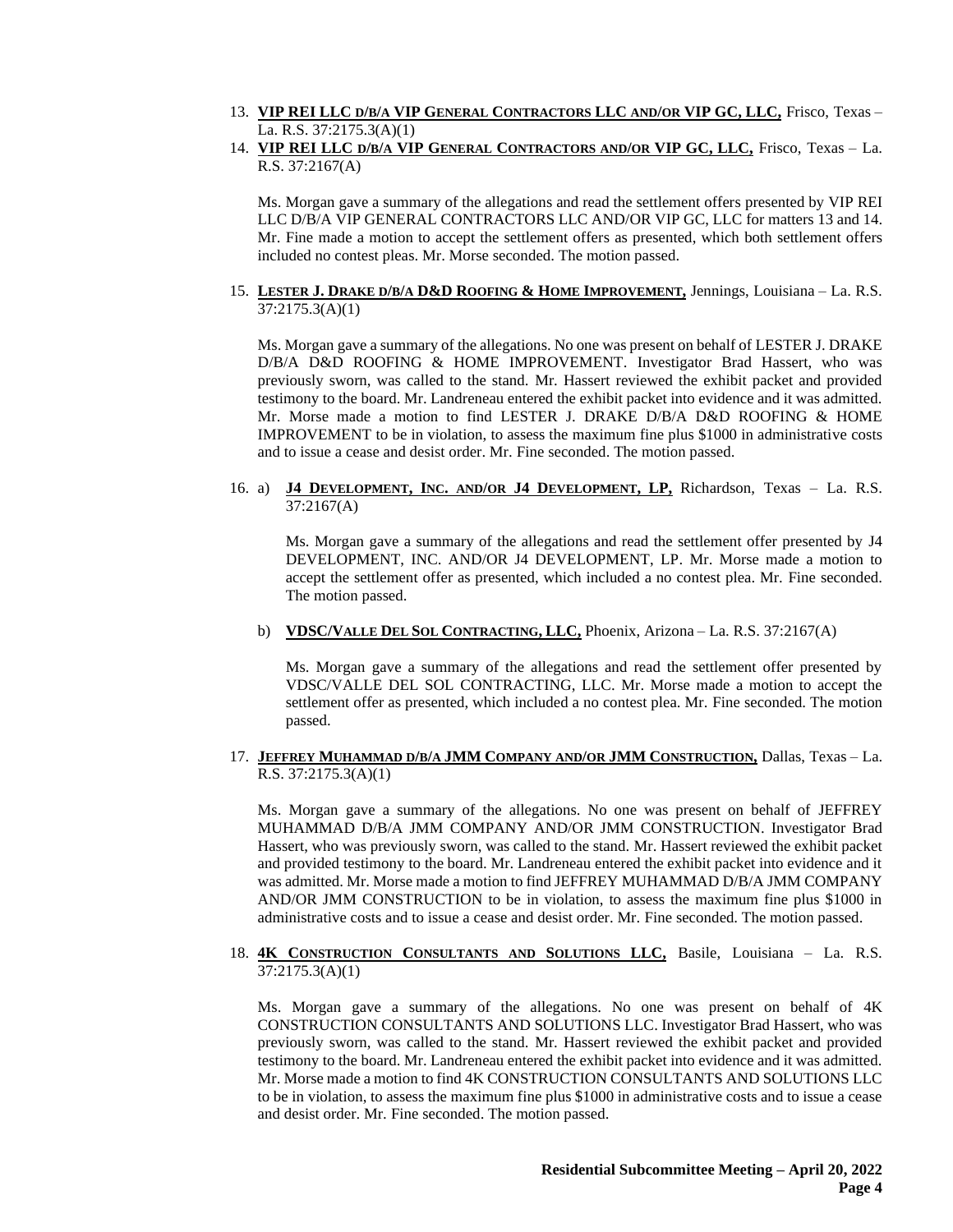#### 19. **COPPER ROOFING, LLC,** Columbus, Georgia – La. R.S. 37:2175.3(A)(1)

Ms. Morgan gave a summary of the allegations. No one was present on behalf of COPPER ROOFING, LLC. Investigator Brad Hassert, who was previously sworn, was called to the stand. Mr. Hassert reviewed the exhibit packet and provided testimony to the board. Mr. Landreneau entered the exhibit packet into evidence and it was admitted. Mr. Morse made a motion to find COPPER ROOFING, LLC to be in violation, to assess the maximum fine plus \$1000 in administrative costs and to issue a cease and desist order. Mr. Fine seconded. The motion passed.

### 20. **COPPER ROOFING LLC,** Columbus, Georgia – La. R.S. 37:2175.3(A)(1)

Ms. Morgan gave a summary of the allegations. No one was present on behalf of COPPER ROOFING, LLC. Investigator Brad Hassert, who was previously sworn, was called to the stand. Mr. Hassert reviewed the exhibit packet and provided testimony to the board. Mr. Landreneau entered the exhibit packet into evidence and it was admitted. Mr. Morse made a motion to find COPPER ROOFING, LLC to be in violation, to assess the maximum fine plus \$1000 in administrative costs and to issue a cease and desist order. Mr. Fine seconded. The motion passed.

#### 21. a) **SOUTHERN PRESTIGE HOMES, LLC,** Greensburg, Louisiana – La. R.S. 37:2158(A)(4), 2 counts

Tim Carlton was present on behalf of SOUTHERN PRESTIGE HOMES, LLC and was sworn in. Ms. Morgan gave a summary of the allegations. Mr. Carlton entered a no contest plea. Mr. Badeaux made a motion to accept the plea. Mr. Morse seconded. The motion passed. Investigator Brad Hassert, who was previously sworn, was called to the stand. Mr. Hassert reviewed the exhibit packet and provided testimony to the board. Mr. Landreneau entered the exhibit packet into evidence and it was admitted. Mr. Hassert provided additional testimony to the board. Mr. Morse made a motion to assess an administrative penalty of \$500 in administrative costs. Mr. Fine seconded. The motion passed.

# b) **ERNEST CARLTON,** Holden, Louisiana – La. R.S. 37:2167(A)

Ms. Morgan gave a summary of the allegations. No one was present on behalf of COPPER ROOFING, LLC. Investigator Brad Hassert, who was previously sworn, was called to the stand. Mr. Hassert reviewed the exhibit packet and provided testimony to the board. Mr. Landreneau entered the exhibit packet into evidence and it was admitted. Mr. Morse made a motion to find COPPER ROOFING, LLC to be in violation, to assess the maximum fine plus \$1000 in administrative costs and to issue a cease and desist order. Mr. Fine seconded. The motion passed.

After matter 36. was heard, the board was notified that ERNEST CARLTON had arrived late. Mr. Morse made a motion to rehear this matter. Mr. Fine seconded. The motion passed. Mr. Carlton was sworn in. Ms. Morgan gave a summary of the allegations. Mr. Carlton entered a no contest plea. Mr. Fine made a motion to accept the plea. Mr. Morse seconded. The motion passed. Investigator Brad Hassert, who was previously sworn, was called to the stand. Mr. Hassert reviewed the exhibit packet and provided testimony to the board. Mr. Landreneau entered the exhibit packet into evidence and it was admitted. Mr. Carlton gave a statement regarding this matter. The board questioned Mr. Carlton. Mr. Morse made a motion to assess an administrative penalty of \$500 in administrative costs. Mr. Fine seconded. The motion passed.

#### 22. **ENERGY SAVERS OF AMERICA, LLC,** Monroe, Louisiana – La. R.S. 37:2175.3(A)(1)

Ms. Morgan gave a summary of the allegations. No one was present on behalf of ENERGY SAVERS OF AMERICA, LLC. Investigator Brad Hassert, who was previously sworn, was called to the stand. Mr. Hassert reviewed the exhibit packet and provided testimony to the board. Mr. Landreneau entered the exhibit packet into evidence and it was admitted. Mr. Morse made a motion to find ENERGY SAVERS OF AMERICA, LLC to be in violation, to assess the maximum fine plus \$1000 in administrative costs and to issue a cease and desist order. Mr. Fine seconded. The motion passed.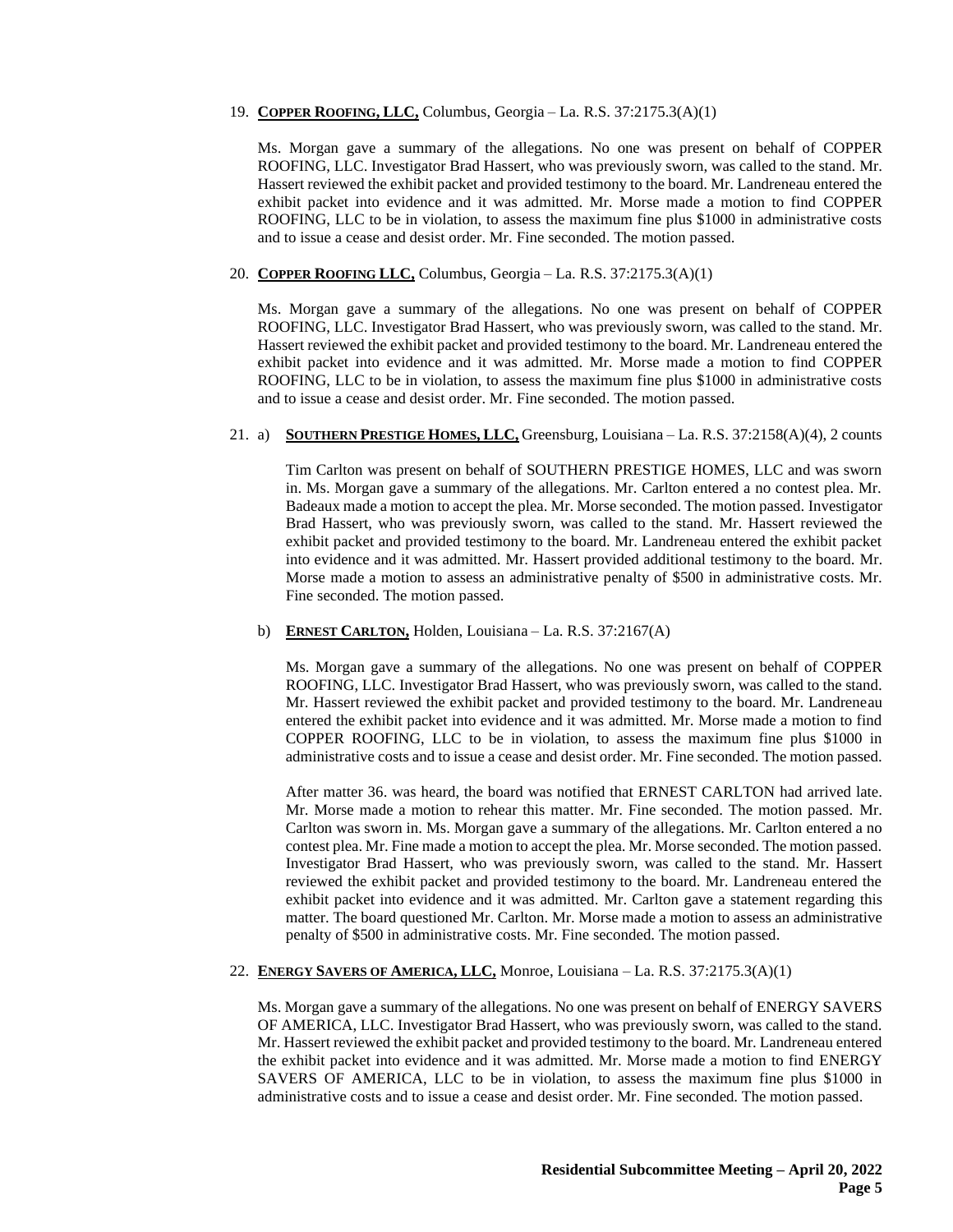### 23. **ENERGY SAVERS OF AMERICA, LLC,** Monroe, Louisiana – La. R.S. 37:2175.3(A)(1)

Ms. Morgan gave a summary of the allegations. No one was present on behalf of ENERGY SAVERS OF AMERICA, LLC. Investigator Brad Hassert, who was previously sworn, was called to the stand. Mr. Hassert reviewed the exhibit packet and provided testimony to the board. Mr. Landreneau entered the exhibit packet into evidence and it was admitted. Mr. Morse made a motion to find ENERGY SAVERS OF AMERICA, LLC to be in violation, to assess the maximum fine plus \$1000 in administrative costs and to issue a cease and desist order. Mr. Fine seconded. The motion passed.

### 24. **ENERGY SAVERS OF AMERICA, LLC,** Monroe, Louisiana – La. R.S. 37:2175.3(A)(1)

Ms. Morgan gave a summary of the allegations. No one was present on behalf of ENERGY SAVERS OF AMERICA, LLC. Investigator Brad Hassert, who was previously sworn, was called to the stand. Mr. Hassert reviewed the exhibit packet and provided testimony to the board. Mr. Landreneau entered the exhibit packet into evidence and it was admitted. Mr. Morse made a motion to find ENERGY SAVERS OF AMERICA, LLC to be in violation, to assess the maximum fine plus \$1000 in administrative costs and to issue a cease and desist order. Mr. Fine seconded. The motion passed.

# 25. CARL D. TIBBITTS JR. D/B/A NOAH'S ARK CONSTRUCTION, Leesville, Louisiana - La. R.S. 37:2175.3(A)(1)

Ms. Morgan gave a summary of the allegations. No one was present on behalf of CARL D. TIBBITTS JR. D/B/A NOAH'S ARK CONSTRUCTION. Investigator Brad Hassert, who was previously sworn, was called to the stand. Mr. Hassert reviewed the exhibit packet and provided testimony to the board. Mr. Landreneau entered the exhibit packet into evidence and it was admitted. Mr. Morse made a motion to find CARL D. TIBBITTS JR. D/B/A NOAH'S ARK CONSTRUCTION to be in violation, to assess the maximum fine plus \$1000 in administrative costs and to issue a cease and desist order. Mr. Fine seconded. The motion passed.

### 26. **A CUT ABOVE CONSTRUCTION SERVICES, LLC,** Kinder, Louisiana – La. R.S. 37:2167(A)

Ms. Morgan gave a summary of the allegations. No one was present on behalf of A CUT ABOVE CONSTRUCTION SERVICES, LLC. Investigator Brad Hassert, who was previously sworn, was called to the stand. Mr. Hassert reviewed the exhibit packet and provided testimony to the board. Mr. Landreneau entered the exhibit packet into evidence and it was admitted. Mr. Morse made a motion to find A CUT ABOVE CONSTRUCTION SERVICES, LLC to be in violation, to assess the maximum fine plus \$1000 in administrative costs and to issue a cease and desist order. Mr. Fine seconded. The motion passed.

# 27. **A-TEK HOME SOLUTIONS LLC,** Lake Charles, Louisiana – La. R.S. 37:2167(A)

Ashley Ryan and George Thibodeaux were present on behalf of A-TEK HOME SOLUTIONS LLC and both were sworn in. Ms. Morgan gave a summary of the allegations. Ms. Ryan addressed the board and entered a denial plea. Investigator Brad Hassert, who was previously sworn, was called to the stand. Mr. Hassert reviewed the exhibit packet and provided testimony to the board. Mr. Landreneau entered the exhibit packet into evidence and it was admitted. Ms. Ryan gave a statement to the board regarding this matter. Mr. Badeaux questioned Ms. Ryan. Ms. Ryan changed the initial denial plea to a no contest plea. Mr. Badeaux made a motion to accept the plea. Mr. Fine seconded. The motion passed. Mr. Thibodeaux gave a statement to the board. Mr. Morse made a motion to assess an administrative penalty of maximum fine plus \$1000 in administrative costs and to allow the administrative penalty to be reduced to \$1000 fine plus \$1000 in administrative costs if the company obtains the proper license within 120 days. Mr. Fine seconded. The motion passed.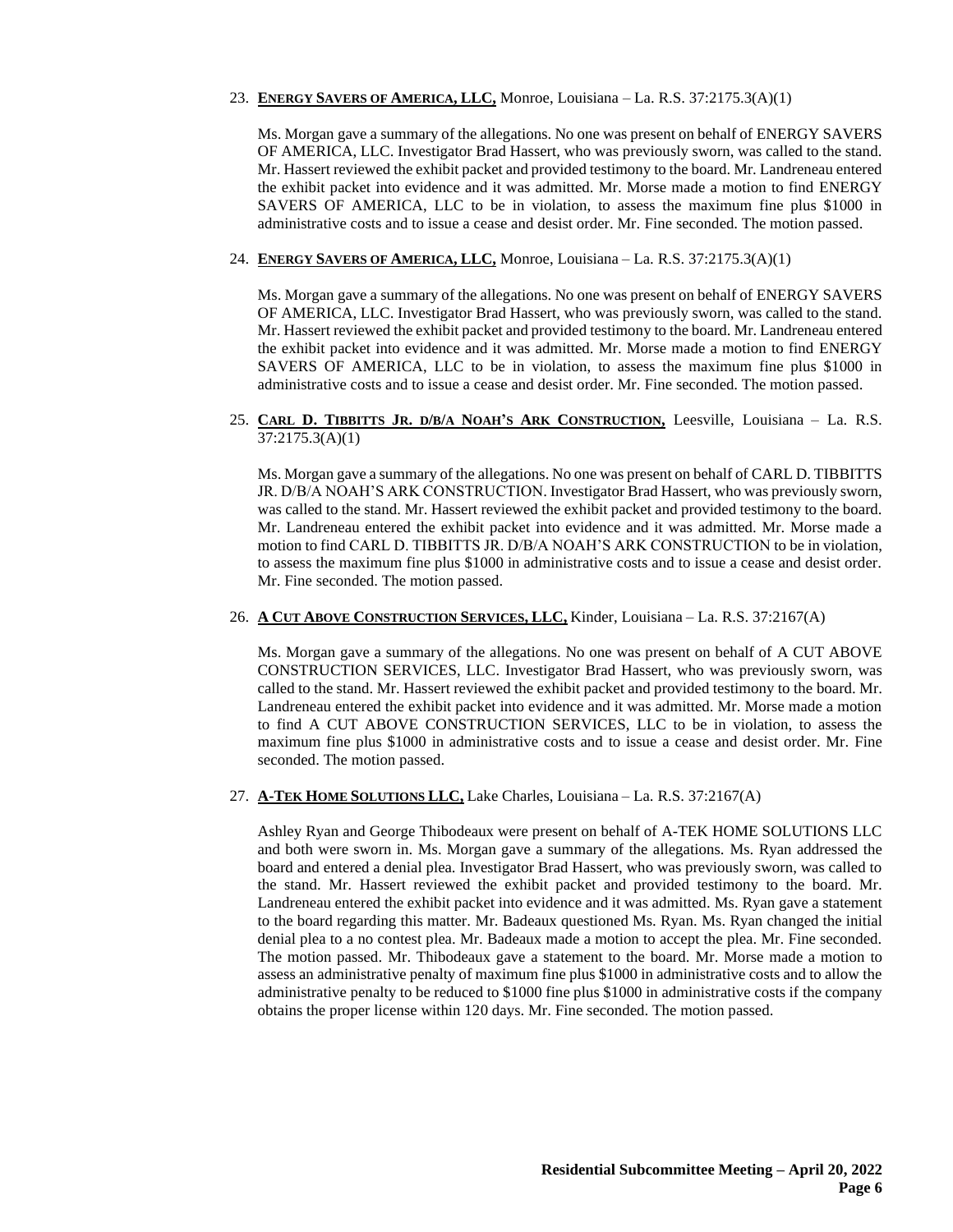# 28. **MOSES SALINAS D/B/A NEW LION CONSTRUCTION,** Houston, Texas – La. R.S. 37:2175.3(A)(1)

Ms. Morgan gave a summary of the allegations. No one was present on behalf of MOSES SALINAS D/B/A NEW LION CONSTRUCTION. Investigator Brad Hassert, who was previously sworn, was called to the stand. Mr. Hassert reviewed the exhibit packet and provided testimony to the board. Mr. Landreneau entered the exhibit packet into evidence and it was admitted. Mr. Morse made a motion to find MOSES SALINAS D/B/A NEW LION CONSTRUCTION to be in violation, to assess the maximum fine plus \$1000 in administrative costs and to issue a cease and desist order. Mr. Fine seconded. The motion passed.

### 29. **HARRISON CONSTRUCTION LLC,** Sulphur, Louisiana – La. R.S. 37:2175.3(A)(1)

Ms. Morgan gave a summary of the allegations. No one was present on behalf of HARRISON CONSTRUCTION LLC. Investigator Brad Hassert, who was previously sworn, was called to the stand. Mr. Hassert reviewed the exhibit packet and provided testimony to the board. Mr. Landreneau entered the exhibit packet into evidence and it was admitted. Mr. Morse made a motion to find HARRISON CONSTRUCTION LLC to be in violation, to assess the maximum fine plus \$1000 in administrative costs and to issue a cease and desist order. Mr. Fine seconded. The motion passed.

### 30. **JONAS LEFORT,** West Monroe, Louisiana – La. R.S. 37:2175.3(A)(1)

Ms. Morgan gave a summary of the allegations. No one was present on behalf of JONAS LEFORT. Investigator Brad Hassert, who was previously sworn, was called to the stand. Mr. Hassert reviewed the exhibit packet and provided testimony to the board. Mr. Landreneau entered the exhibit packet into evidence and it was admitted. Mr. Morse made a motion to find JONAS LEFORT to be in violation, to assess the maximum fine plus \$1000 in administrative costs and to issue a cease and desist order. Mr. Fine seconded. The motion passed.

### 31. **WILBUR GILBERT,** Monroe, Louisiana – La. R.S. 37:2175.3(A)(1)

Ms. Morgan gave a summary of the allegations. No one was present on behalf of WILBUR GILBERT. Investigator Brad Hassert, who was previously sworn, was called to the stand. Mr. Hassert reviewed the exhibit packet and provided testimony to the board. Mr. Landreneau entered the exhibit packet into evidence and it was admitted. Mr. Morse made a motion to find WILBUR GILBERT to be in violation, to assess the maximum fine plus \$1000 in administrative costs and to issue a cease and desist order. Mr. Fine seconded. The motion passed.

### 32. JOSHUA ABSHIRE AND/OR MIKALEE MOONEY D/B/A ABSHIRE'S RESTORATION REHABILITATION, Lake Charles, Louisiana – La. R.S. 37:2175.3(A)(1)

Ms. Morgan gave a summary of the allegations. No one was present on behalf of JOSHUA ABSHIRE AND/OR MIKALEE MOONEY D/B/A ABSHIRE'S RESTORATION REHABILITATION. Investigator Brad Hassert, who was previously sworn, was called to the stand. Mr. Hassert reviewed the exhibit packet and provided testimony to the board. Mr. Landreneau entered the exhibit packet into evidence and it was admitted. Mr. Morse made a motion to find JOSHUA ABSHIRE AND/OR MIKALEE MOONEY D/B/A ABSHIRE'S RESTORATION REHABILITATION to be in violation, to assess the maximum fine plus \$1000 in administrative costs and to issue a cease and desist order. Mr. Fine seconded. The motion passed.

# 33. **BLACKHAWK BUILDERS, L.L.C.,** Lake Charles, Louisiana – La. R.S. 37:2167(A)

Ms. Morgan gave a summary of the allegations and read the settlement offer presented by BLACKHAWK BUILDERS, L.L.C. Mr. Fine made a motion to accept the settlement offer as presented, which included a no contest plea. Mr. Morse seconded. The motion passed.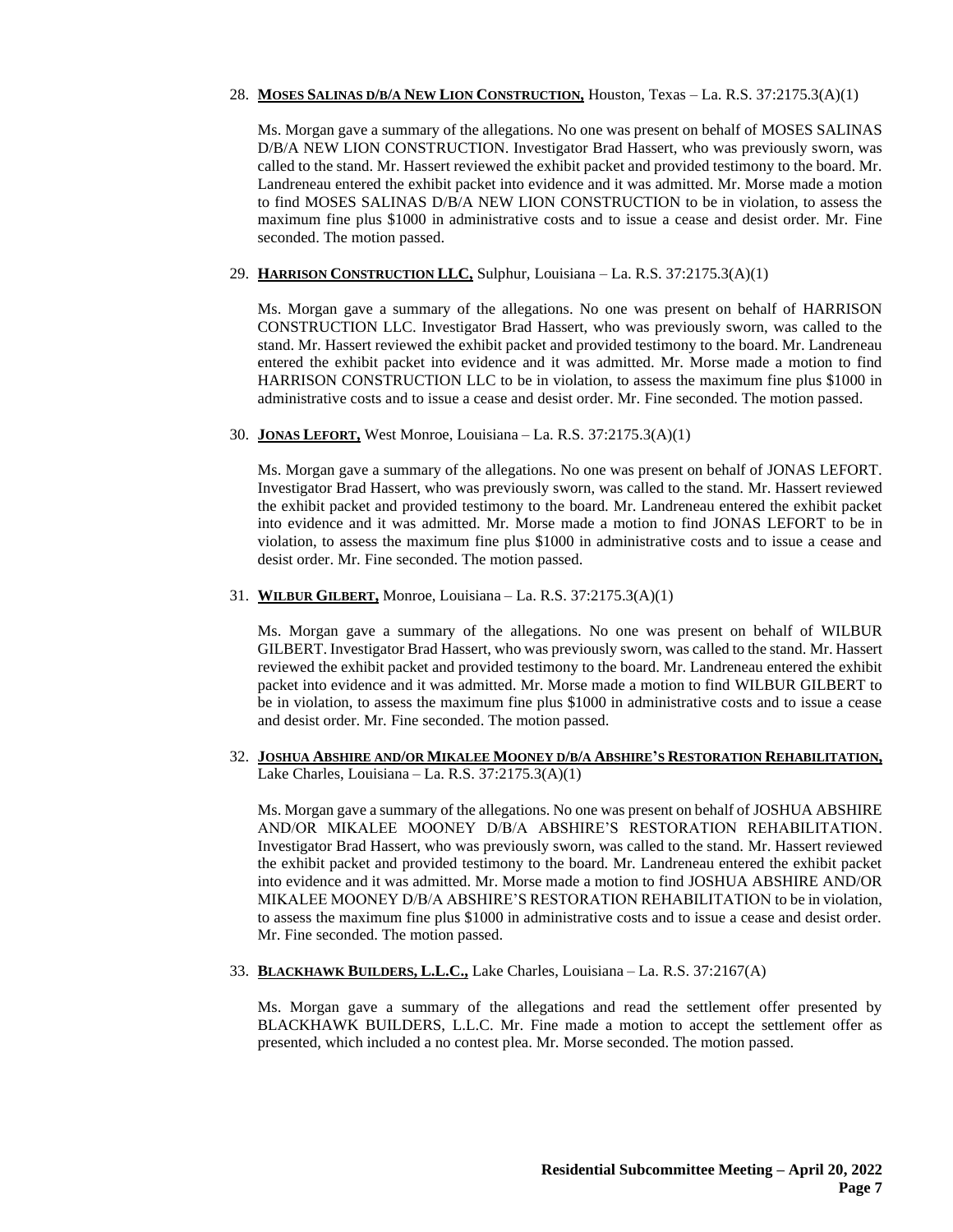### 34. **MICHAEL RAY THOMAS D/B/A NEW LIFE SERVICES,** Lake Charles, Louisiana – La. R.S. 37:2175.3(A)(1)

Michael Thomas was present on behalf of MICHAEL RAY THOMAS D/B/A NEW LIFE SERVICES and was sworn in. Ms. Morgan gave a summary of the allegations. Mr. Thomas entered a no contest plea. Mr. Morse made a motion to accept the plea. Mr. Fine seconded. The motion passed. Investigator Brad Hassert, who was previously sworn, was called to the stand. Mr. Hassert reviewed the exhibit packet and provided testimony to the board. Mr. Landreneau entered the exhibit packet into evidence and it was admitted. Mr. Thomas gave a statement to the board regarding this matter. Mr. Morse made a motion to assess an administrative penalty of maximum fine plus \$1000 in administrative costs and to allow the administrative penalty to be reduced to only \$500 in administrative costs if Mr. Thomas obtains the proper license within 120 days. Mr. Fine seconded. The motion passed.

35. **CRAIG WILLIAMS D/B/A GUENARD CONSTRUCTION AND/OR CRAIG WILLIAMS LLC,** Little Rock, Arkansas – La. R.S. 37:2175.3(A)(1)

Ms. Morgan gave a summary of the allegations and read the settlement offer presented by CRAIG WILLIAMS D/B/A GUENARD CONSTRUCTION AND/OR CRAIG WILLIAMS LLC. Mr. Morse made a motion to accept the settlement offer as presented, which included a no contest plea. Mr. Fine seconded. The motion passed.

36. **COVASA MASONRY AND STUCCO LLC,** Baton Rouge, Louisiana – La. R.S. 37:2167(A)

Ms. Morgan gave a summary of the allegations. No one was present on behalf of COVASA MASONRY AND STUCCO LLC. Investigator Brad Hassert, who was previously sworn, was called to the stand. Mr. Hassert reviewed the exhibit packet and provided testimony to the board. Mr. Landreneau entered the exhibit packet into evidence and it was admitted. Mr. Morse made a motion to find COVASA MASONRY AND STUCCO LLC to be in violation, to assess the maximum fine plus \$1000 in administrative costs and to issue a cease and desist order. Mr. Fine seconded. The motion passed.

37. **ESTABAN SANDOVAL,** Baton Rouge, Louisiana – La. R.S. 37:2167(A)

Ms. Morgan stated that Mr. Sandoval had requested a continuance for this matter to retain an interpretor. Mr. Badeaux made a motion to grant the continuance for this matter. Mr. Morse seconded. The motion passed.

- 38. **JUDSON TERRELL D/B/A TRC AND/OR TRC CO,** Bay City, Texas La. R.S. 37:2167(A) and 2185(A)
- 39. **JUDSON TERRELL D/B/A TRC CO,** Bay City, Texas La. R.S. 37:2175.3(A)(1)
- 40. **JUDSON TERRELL D/B/A TRC CO,** Bay City, Texas La. R.S. 37:2167(A)
- 41. **JUDSON TERRELL D/B/A TRC CO,** Bay City, Texas La. R.S. 37:2167(A) and 2185(A)

Ms. Morgan stated that JUDSON TERRELL D/B/A TRC AND/OR TRC CO had requested a continuance for matters 38 – 41. Mr. Badeaux made a motion to grant the continuance for matters 38 – 41. Mr. Morse seconded. The motion passed.

42. **HANDY MAN EXPRESS, LLC,** Baton Rouge, Louisiana – La. R.S. 37:2167(A)

Montrail Tony and Demetris Tony were present on behalf of HANDY MAN EXPRESS, LLC and both were sworn in. Ms. Morgan gave a summary of the allegations. Mr. Tony entered a no contest plea. Mr. Morse made a motion to accept the plea. Mr. Fine seconded. The motion passed. Investigator Brad Hassert, who was previously sworn, was called to the stand. Mr. Hassert reviewed the exhibit packet and provided testimony to the board. Mr. Landreneau entered the exhibit packet into evidence and it was admitted. Mr. Tony questioned Mr. Hassert. Mr. Landreneau questioned Mr. Tony. The board questioned Mr. Tony. Mr. Morse made a motion to assess an administrative penalty of maximum fine plus \$1000 in administrative costs and to allow the administrative penalty to be reduced to a \$500 fine plus \$500 in administrative costs if the company obtains the proper license within 120 days. Mr. Fine seconded. The motion passed.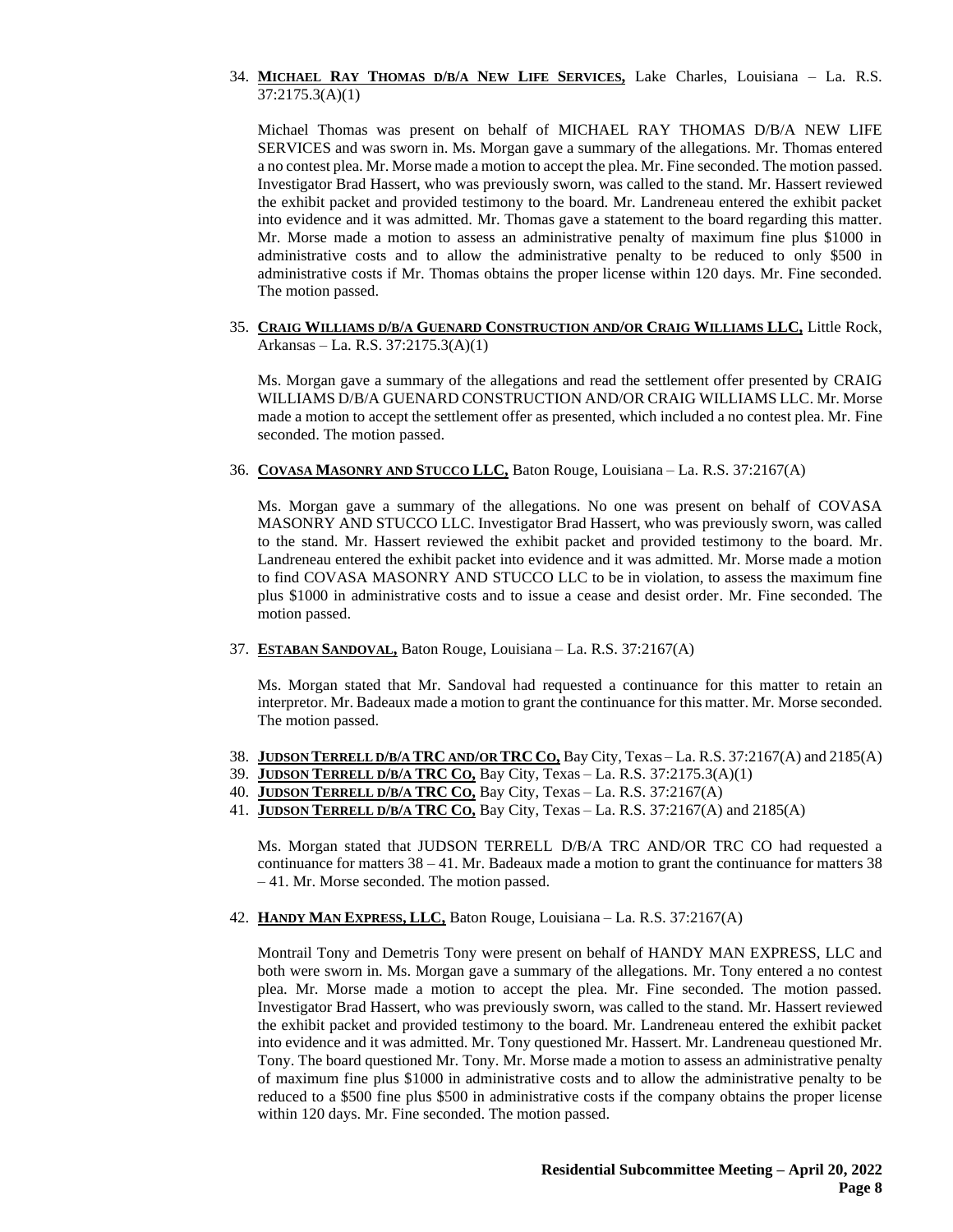### 43. **LEGACY PROPERTIES AND DEVELOPMENT SERVICES LLC,** Covington, Louisiana – La. R.S. 37:2175.3(A)(1)

Ms. Morgan gave a summary of the allegations. No one was present on behalf of LEGACY PROPERTIES AND DEVELOPMENT SERVICES LLC. Investigator Brad Hassert, who was previously sworn, was called to the stand. Mr. Hassert reviewed the exhibit packet and provided testimony to the board. Mr. Landreneau entered the exhibit packet into evidence and it was admitted. Mr. Morse made a motion to find LEGACY PROPERTIES AND DEVELOPMENT SERVICES LLC to be in violation, to assess the maximum fine plus \$1000 in administrative costs and to issue a cease and desist order. Mr. Fine seconded. The motion passed.

#### 44. **NORMA ENCINIA LOREDO D/B/A A.E.J.J. CONSTRUCTION LLC,** Slidell, Louisiana – La. R.S. 37:2167(A)

Ms. Morgan gave a summary of the allegations. No one was present on behalf of NORMA ENCINIA LOREDO D/B/A A.E.J.J. CONSTRUCTION LLC. Investigator Brad Hassert, who was previously sworn, was called to the stand. Mr. Hassert reviewed the exhibit packet and provided testimony to the board. Mr. Landreneau entered the exhibit packet into evidence and it was admitted. Mr. Morse made a motion to find NORMA ENCINIA LOREDO D/B/A A.E.J.J. CONSTRUCTION LLC to be in violation, to assess the maximum fine plus \$1000 in administrative costs and to issue a cease and desist order. Mr. Fine seconded. The motion passed.

45. **ROYAL ELECTRICAL, LLC,** Lafayette, Louisiana – La. R.S. 37:2167(A)

Ms. Morgan gave a summary of the allegations and read the settlement offer presented by ROYAL ELECTRICAL, LLC. Mr. Morse made a motion to accept the settlement offer as presented, which included a no contest plea. Mr. Fine seconded. The motion passed.

46. **TWO BROTHERS AND A VAN, LLC,** Opelousas, Louisiana – La. R.S. 37:2167(A)

Ms. Morgan gave a summary of the allegations and read the settlement offer presented by TWO BROTHERS AND A VAN, LLC. Mr. Morse made a motion to accept the settlement offer as presented, which included a no contest plea. Mr. Fine seconded. The motion passed.

47. **KIRK DIXON D/B/A K&K ROOFING & DRYWALL,** Saint Landry, Louisiana – La. R.S. 37:2175.3(A)(1)

Ms. Morgan gave a summary of the allegations and read the settlement offer presented by KIRK DIXON D/B/A K&K ROOFING & DRYWALL. Mr. Morse made a motion to accept the settlement offer as presented, which included a no contest plea. Mr. Fine seconded. The motion passed.

<Matters 48. and F. 1 and F. 2. were heard together.>

- 48. **PICOU BUILDERS AND CONSTRUCTION LLC,** Lake Charles, Louisiana La. R.S. 37:2167(A)
- F. 1. **PICOU BUILDERS AND CONSTRUCTION LLC,** Lake Charles, Louisiana La. R.S. 37:2167(A)
	- 2. **PICOU BUILDERS AND CONSTRUCTION LLC,** Lake Charles, Louisiana La. R.S. 37:2167(A)

Ms. Morgan gave a summary of the allegations and read the settlement offers presented by PICOU BUILDERS AND CONSTRUCTION LLC for matters 48., F.1. and F.2. Mr. Morse made a motion to accept the settlement offers as presented, which all three settlement offers included no contest pleas. Mr. Fine seconded. The motion passed.

#### E. **STATUTORY CITATIONS:**

Ms. Morgan presented the statutory citations. Mr. Badeaux made a motion to accept the statutory citations as presented. Mr. Fine seconded. The motion passed.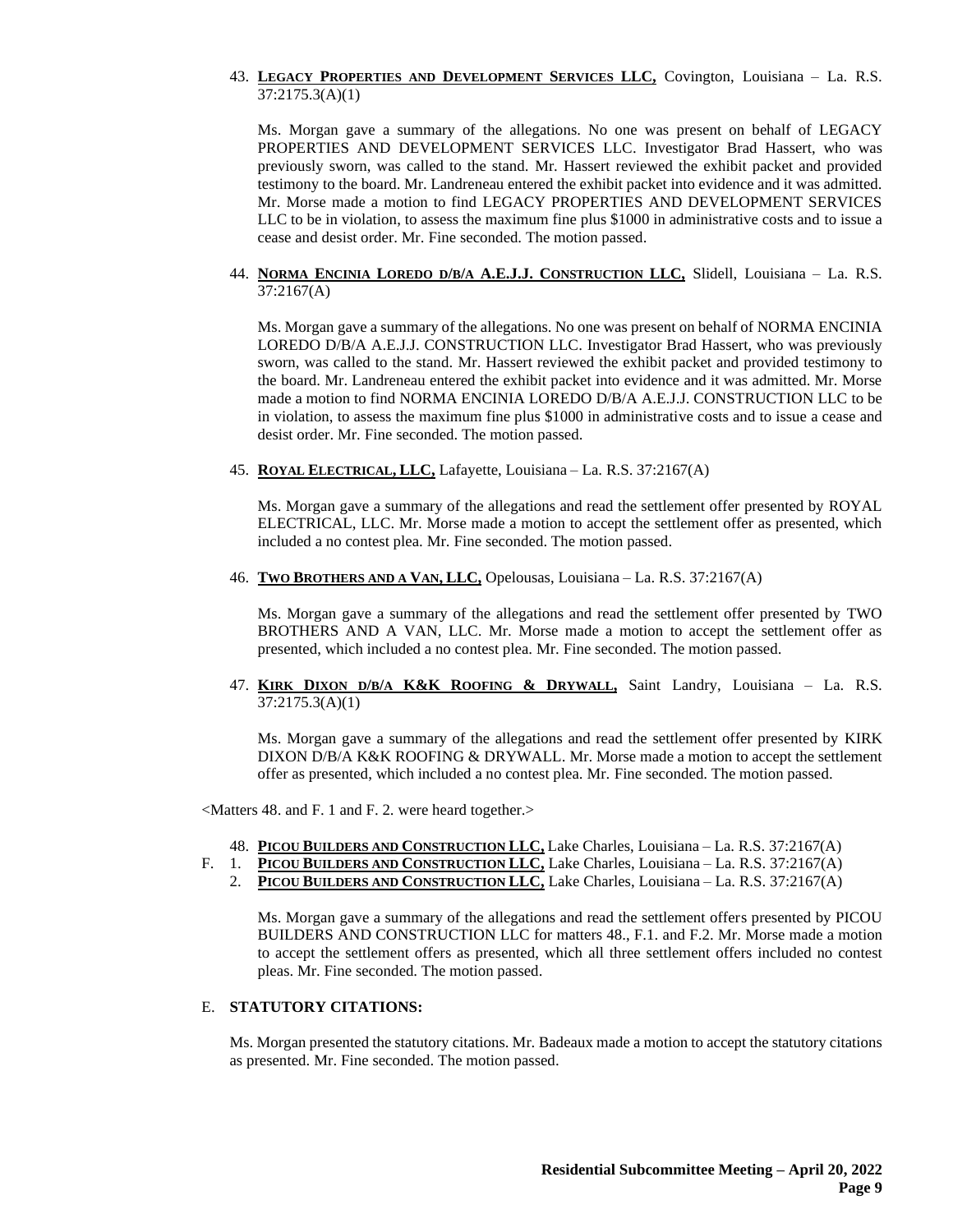#### **OLD BUSINESS**

### F. **COMPLIANCE HEARING/CONTINUANCES:**

- 1. **PICOU BUILDERS AND CONSTRUCTION LLC,** Lake Charles, Louisiana La. R.S. 37:2167(A)
- 2. **PICOU BUILDERS AND CONSTRUCTION LLC,** Lake Charles, Louisiana La. R.S. 37:2167(A)

Matters F. 1 and F. 2. under Compliance Hearings/Continuances were heard under Matter 48.

3. **NCO CONSTRUCTION, LLC,** Metairie, Louisiana – La. R.S. 37:2167(A), 2 counts, and 2175.3(A)(1)

Ms. Morgan gave a summary of the allegations and read the settlement offer presented by NCO CONSTRUCTION, LLC. Mr. Morse made a motion to accept the settlement offer as presented, which included a no contest plea. Mr. Fine seconded. The motion passed.

4. **A COMPLETE HOME SERVICES, LLC AND/OR KIPP NASH,** Port Sulphur, Louisiana –La. R.S. 37:2175.3(A)(1)

Kipp Nash was present on behalf of A COMPLETE HOME SERVICES, LLC AND/OR KIPP NASH and was sworn in. Ms. Morgan gave a summary of the allegations. Mr. Nash gave a statement and entered a denial plea. Investigator Brad Hassert, who was previously sworn, was called to the stand. Mr. Hassert reviewed the exhibit packet and provided testimony to the board. Mr. Landreneau entered the exhibit packet into evidence and it was admitted. Ms. Morgan provided testimony to the board. Mr. Nash gave a statement to the board regarding this matter. Mr. Morse made a motion to find A COMPLETE HOME SERVICES, LLC AND/OR KIPP NASH to be in violation and to assess an administrative penalty of a \$1000 fine plus \$500 in administrative costs. Mr. Badeaux seconded. The motion passed.

5. **NORTHSHORE CONCRETE SERVICES LLC,** Pearl River, Louisiana – La. R.S. 37:2175.3(A)

Ms. Morgan gave a summary of the allegations. No one was present on behalf of NORTHSHORE CONCRETE SERVICES LLC. Investigator Brad Hassert, who was previously sworn, was called to the stand. Mr. Hassert reviewed the exhibit packet and provided testimony to the board. Mr. Landreneau entered the exhibit packet into evidence and it was admitted. Mr. Morse made a motion to find NORTHSHORE CONCRETE SERVICES LLC to be in violation, to assess the maximum fine plus \$1000 in administrative costs and to issue a cease and desist order. Mr. Fine seconded. The motion passed.

#### G. **REQUESTS FOR REHEARING:**

1. **MARK ANDREW PERKINS D/B/A ALLIANCE CONTRACTORS,** Denham Springs, Louisiana – La. R.S. 37:2175.3(A)(1).

Mark Perkins was present on behalf of MARK ANDREW PERKINS D/B/A ALLIANCE CONTRACTORS and was sworn in. Mr. Morse made a motion to grant the rehearing. Mr. Fine seconded. The motion passed. Ms. Morgan gave a summary of the allegations. Mr. Perkins entered a no contest plea. Mr. Badeaux made a motion to accept the plea. Mr. Fine seconded. The motion passed. Investigator Brad Hassert, who was previously sworn, was called to the stand. Mr. Hassert reviewed the exhibit packet and provided testimony to the board. Mr. Landreneau entered the exhibit packet into evidence and it was admitted. Mr. Perkins gave a statement to the board regarding this matter. Mr. Morse made a motion to assess an administrative penalty of maximum fine plus \$1000 in administrative costs and to allow the administrative penalty to be reduced to a \$500 fine plus \$500 in administrative costs if Mr. Perkins obtains the proper license within 120 days. Mr. Fine seconded. The motion passed.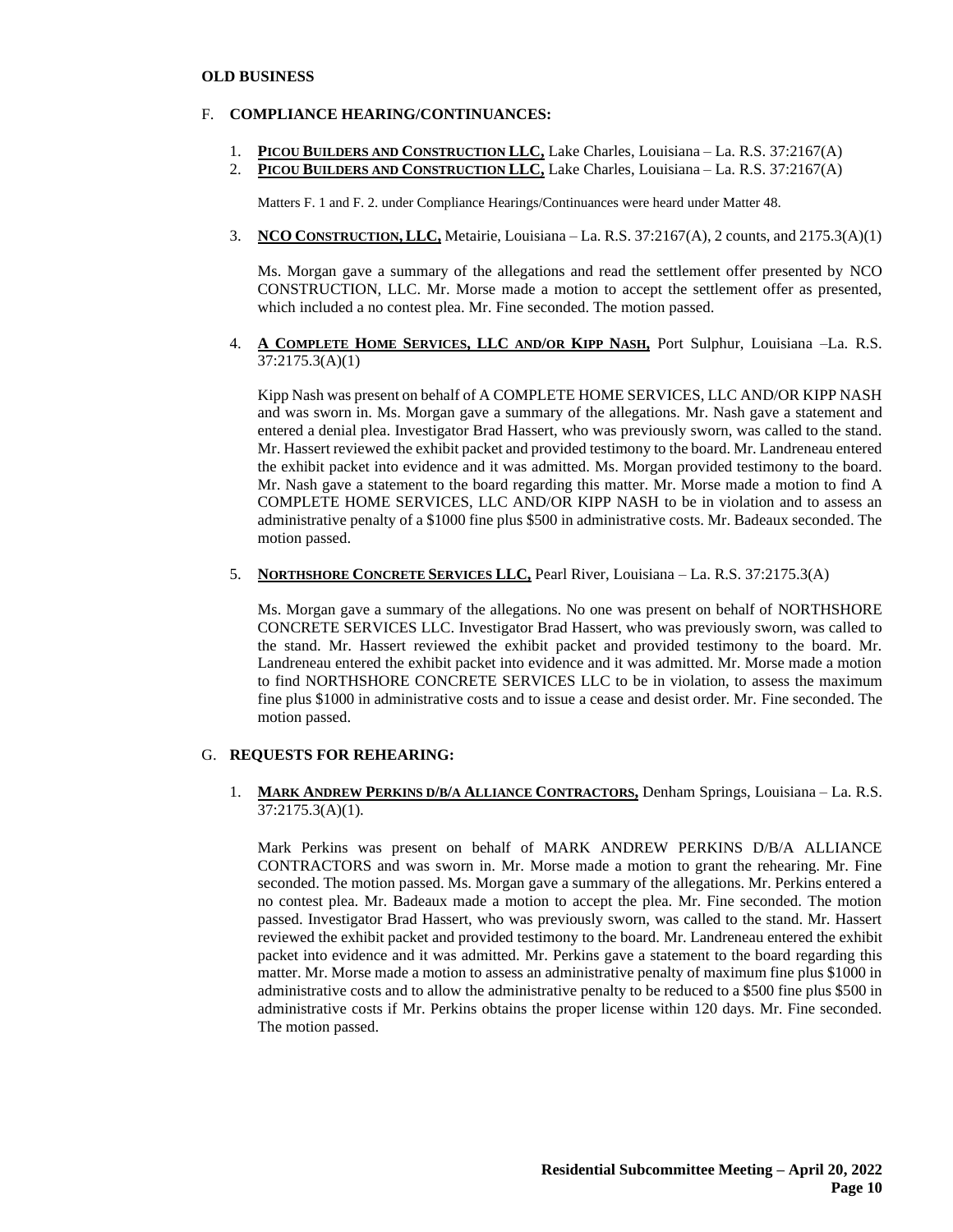# 2. **CHRISTIAN RAMOS ENAMORADO D/B/A CHRISTIAN O RAMOS CONCRETE,** Baton Rouge, Louisiana  $-La. R.S. 37:2167(A)$

Christian Ramos was present on behalf of CHRISTIAN RAMOS ENAMORADO D/B/A CHRISTIAN O RAMOS CONCRETE and was sworn in. Mr. Morse made a motion to grant the rehearing. Mr. Fine seconded. The motion passed. Ms. Morgan gave a summary of the allegations. Mr. Ramos entered a no contest plea. Mr. Badeaux made a motion to accept the plea. Mr. Fine seconded. The motion passed. Investigator Brad Hassert, who was previously sworn, was called to the stand. Mr. Hassert reviewed the exhibit packet and provided testimony to the board. Mr. Landreneau entered the exhibit packet into evidence and it was admitted. Mr. Ramos questioned Mr. Hassert and gave a statement to the board regarding this matter. Mr. Morse made a motion to assess an administrative penalty of \$500 in administrative costs. Mr. Fine seconded. The motion passed.

# 3. **KEITH MUSE D/B/A DELTA STATE CON. LLC,** Greensburg, Louisiana – La. R.S. 37:2167(A).

Keith Muse was present on behalf of KEITH MUSE D/B/A DELTA STATE CON. LLC and was sworn in. Mr. Fine made a motion to grant the rehearing. Mr. Morse seconded. The motion passed. Ms. Morgan gave a summary of the allegations. Mr. Muse entered a no contest plea. Mr. Morse made a motion to accept the plea. Mr. Fine seconded. The motion passed. Investigator Brad Hassert, who was previously sworn, was called to the stand. Mr. Hassert reviewed the exhibit packet and provided testimony to the board. Mr. Landreneau entered the exhibit packet into evidence and it was admitted. Mr. Muse gave a statement to the board regarding this matter. Mr. Morse made a motion to assess an administrative penalty of maximum fine plus \$1000 in administrative costs and to allow the administrative penalty to be reduced to a \$500 fine plus \$500 in administrative costs if Mr. Muse obtains the proper license within 120 days. Mr. Fine seconded. The motion passed.

#### 4. **RAMIREZ CONSTRUCTION SERVICE, LLC,** Thibodaux, Louisiana – La. R.S. 37:2167(A)

Ms. Morgan stated that staff has requested a rehearing for this matter as a settlement offer was submitted to the board by RAMIREZ CONSTRUCTION SERVICE, LLC. Mr. Fine made a motion to grant the rehearing. Mr. Morse seconded. The motion passed. Ms. Morgan gave a summary of the allegations and read the settlement offer presented by RAMIREZ CONSTRUCTION SERVICE, LLC. Mr. Morse made a motion to accept the settlement offer as presented, which included a no contest plea. Mr. Fine seconded. The motion passed.

5. **MENDEZ HOMES LLC,** Gonzales, Louisiana – La. R.S. 37:2167(A), 3 counts

Mr. Hassert requested the board to vacate the board's previous action taken at the February 16, 2022, Residential Subcommittee meeting against MENDEZ HOMES LLC and requested the board to accept the statutory citation settlement offer for this matter. Mr. Morse made a motion to vacate the board's previous action taken against MENDEZ HOMES LLC at the February 16, 2022, Residential Subcommittee meeting and to accept the statutory citation settlement offer. Mr. Fine seconded. The motion passed.

#### H. **RECONSIDERATION OF PENALTY:**

# 1. **BERTRAND FAMILY BUILDERS LLC,** Reeves, Louisiana – La. R.S. 37:2167(A)

Mr. Hassert addressed the board regarding this matter and stated that the company had requested an additional 90 days to obtain the proper license for the reduction of the administrative penalty as assessed at the December 15, 2021, Residential Subcommittee meeting. Mr. Morse made a motion to grant the additional 90 days as requested for BERTRAND FAMILY BUILDERS LLC to obtain the proper licensure. Mr. Fine seconded. The motion passed.